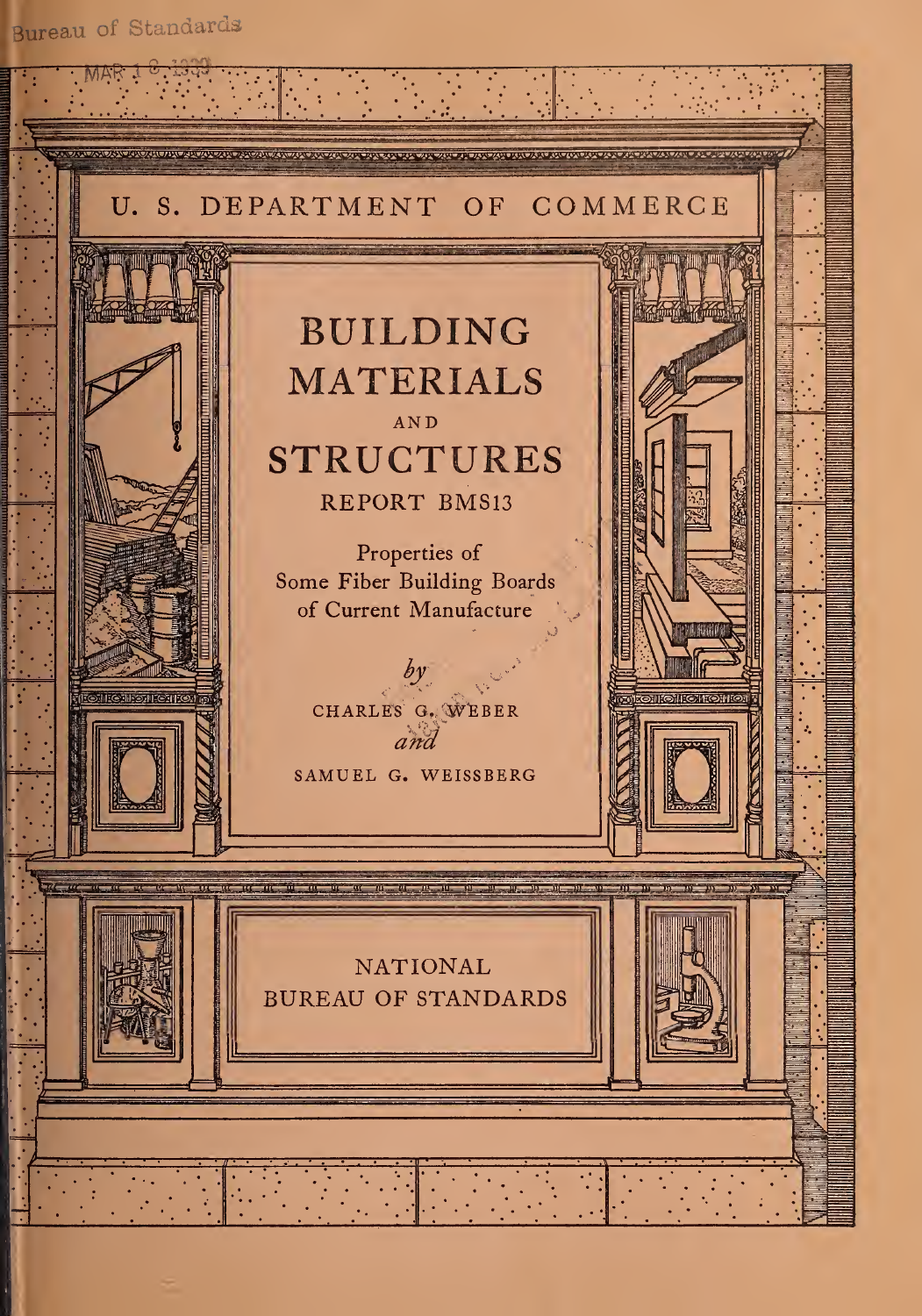The program of research on building materials and structures undertaken by the National Bureau of Standards is planned with the assistance of the following advisory committee designated by the Subcommittee on Design and Construction of the Central Housing Committee.

#### TECHNICAL RESEARCH GROUP

WALTER JUNGE, Federal Housing Administration, Chairman A. C. Shire, United States Housing Authority, Vice Chairman

| A. G. BEAR,                     | CHARLES E. MAYETTE,              |  |  |  |  |  |
|---------------------------------|----------------------------------|--|--|--|--|--|
| Veterans' Administration.       | United States Housing Authority. |  |  |  |  |  |
| PIERRE BLOUKE,                  | VINCENT B. PHELAN,               |  |  |  |  |  |
| Home Owners' Loan Corporation.  | National Bureau of Standards.    |  |  |  |  |  |
| C. W. CHAMBERLAIN,              | E. A. POYNTON,                   |  |  |  |  |  |
| Procurement Division.           | Office of Indian Affairs.        |  |  |  |  |  |
| JOS. M. DALLAVALLE,             | JOHN H. SCHAEFER,                |  |  |  |  |  |
| Public Health Service.          | Procurement Division.            |  |  |  |  |  |
| HUGH L. DRYDEN,                 | GEORGE W. TRAYER,                |  |  |  |  |  |
| National Bureau of Standards.   | United States Forest Service.    |  |  |  |  |  |
| G. E. KNOX,                     | ELSMERE J. WALTERS,              |  |  |  |  |  |
| Bureau of Yards and Docks, Navy | Quartermaster Corps, War Depart- |  |  |  |  |  |
| Department.                     | ment.                            |  |  |  |  |  |
|                                 |                                  |  |  |  |  |  |

#### STERLING R. MARCH, Secretary

The program is administered and coordinated by the following staff committee of the Bureau:

HUGH L. DRYDEN, Chairman

| P. H. BATES     | W. E. EMLEY      | A. S. MCALLISTER |
|-----------------|------------------|------------------|
| H. C. DICKINSON | G. E. F. LUNDELL | H. S. RAWDON     |

The Forest Products Laboratory of the United States Department of Agriculture is cooperating with the National Bureau of Standards in studies of wood constructions.

### How To Purchase

#### BUILDING MATERIALS AND STRUCTURES REPORTS

On request, the Superintendent of Documents, U. S. Government Printing Office, Washington, D. C., will place your name on a special mailing list to receive notices of new reports in this series as soon as they are issued. There will be no charge for receiving such notices.

An alternative method is to deposit with the Superintendent of Documents the sum of \$5, with the request that the reports be sent to you as soon as issued, and that the cost thereof be charged against your deposit. This will provide for the mailing of the publications without delay. You will be notified when the amount of your deposit has become exhausted.

If 100 copies or more of any report are ordered at one time, a discount of 25 percent is allowed.

Send all orders and remittances to the Superintendent of Documents, U.S. Government Printing Office, Washington, D. C.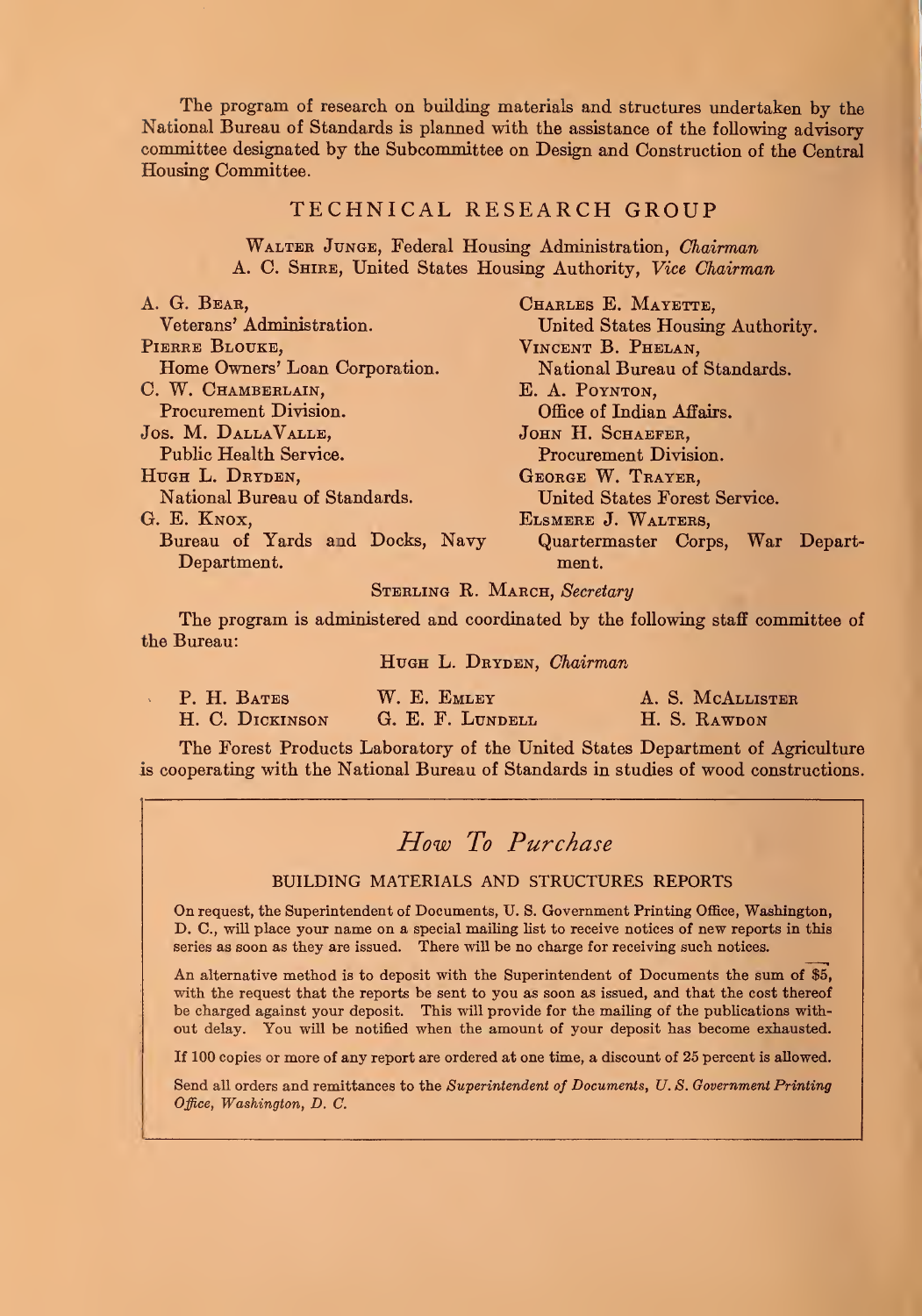UNITED STATES DEPARTMENT OF COMMERCE · Harry L. Hopkins, Secretary NATIONAL BUREAU OF STANDARDS · Lyman J. Briggs, Director

# BUILDING MATERIALS and STRUCTURES

### REPORT BMS13

Properties of Some Fiber Building Boards of Current Manufacture

by CHARLES G. WEBER and SAMUEL G. WEISSBERG



ISSUED FEBRUARY 23, 1939

The National Bureau of Standards is a fact-finding organization; it does not "approve" any particular material or method of construction. The technical findings in this series of reports are to be construed accordingly.

UNITED STATES GOVERNMENT PRINTING OFFICE • WASHINGTON • 1939 FOR SALE BY THE SUPERINTENDENT OF DOCUMENTS, WASHINGTON, D. C. . PRICE 10 CENTS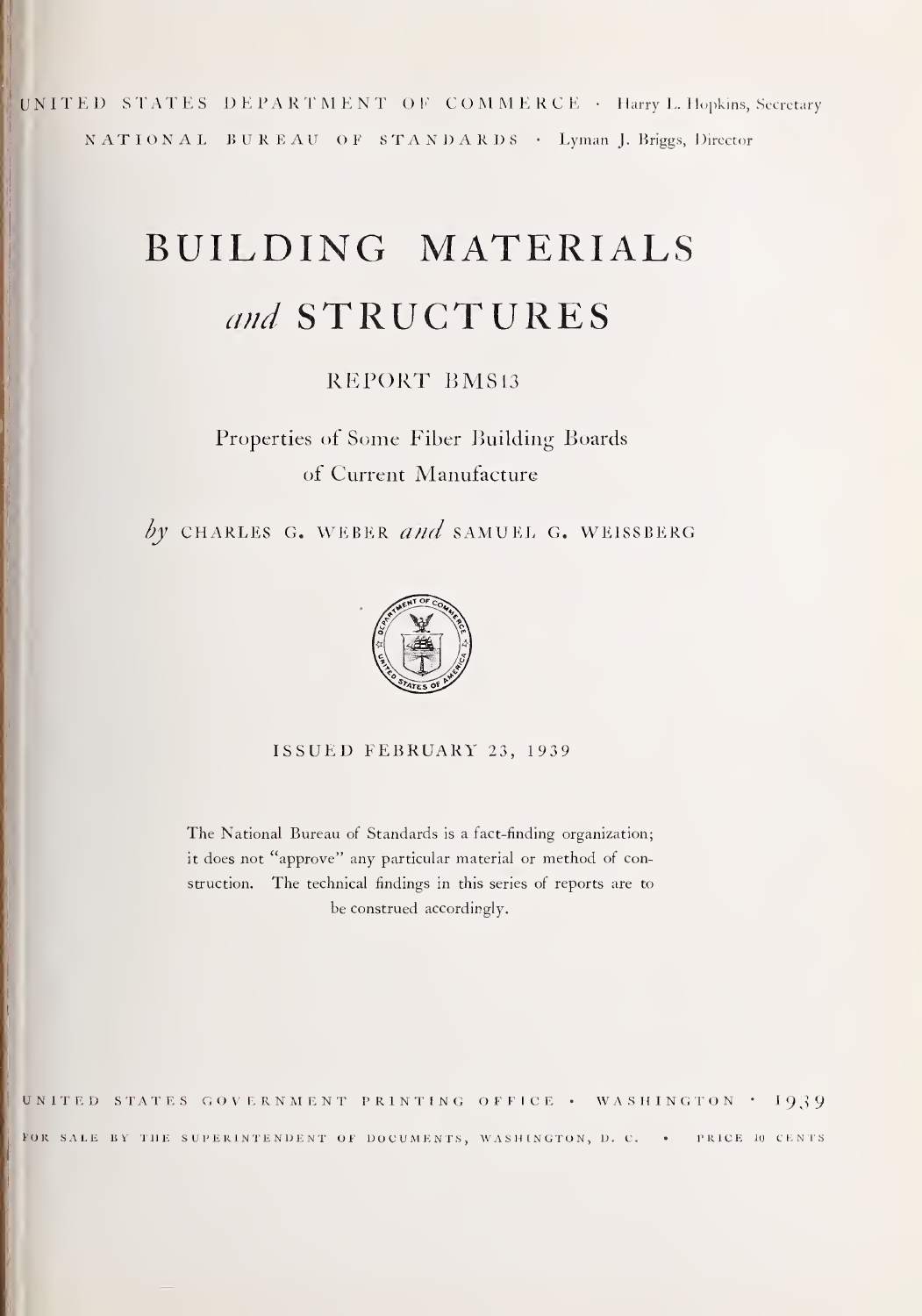## Foreword

FIBER BUILDING BOARDS are becoming increasingly popular as a building material, especially in the field of low-cost house construction.

The National Bureau of Standards receives numerous requests for information concerning the suitability of this class of material for various purposes and, in order to meet this need, the Bureau has been conducting investigations on the physical properties of some typical fiber building boards of current manufacture. This report covers the results of these investigations.

An earlier report in this series, BMS4, describes tests made to determine the relative deterioration of such boards under accelerated aging.

LYMAN J. BRIGGS, Director.

II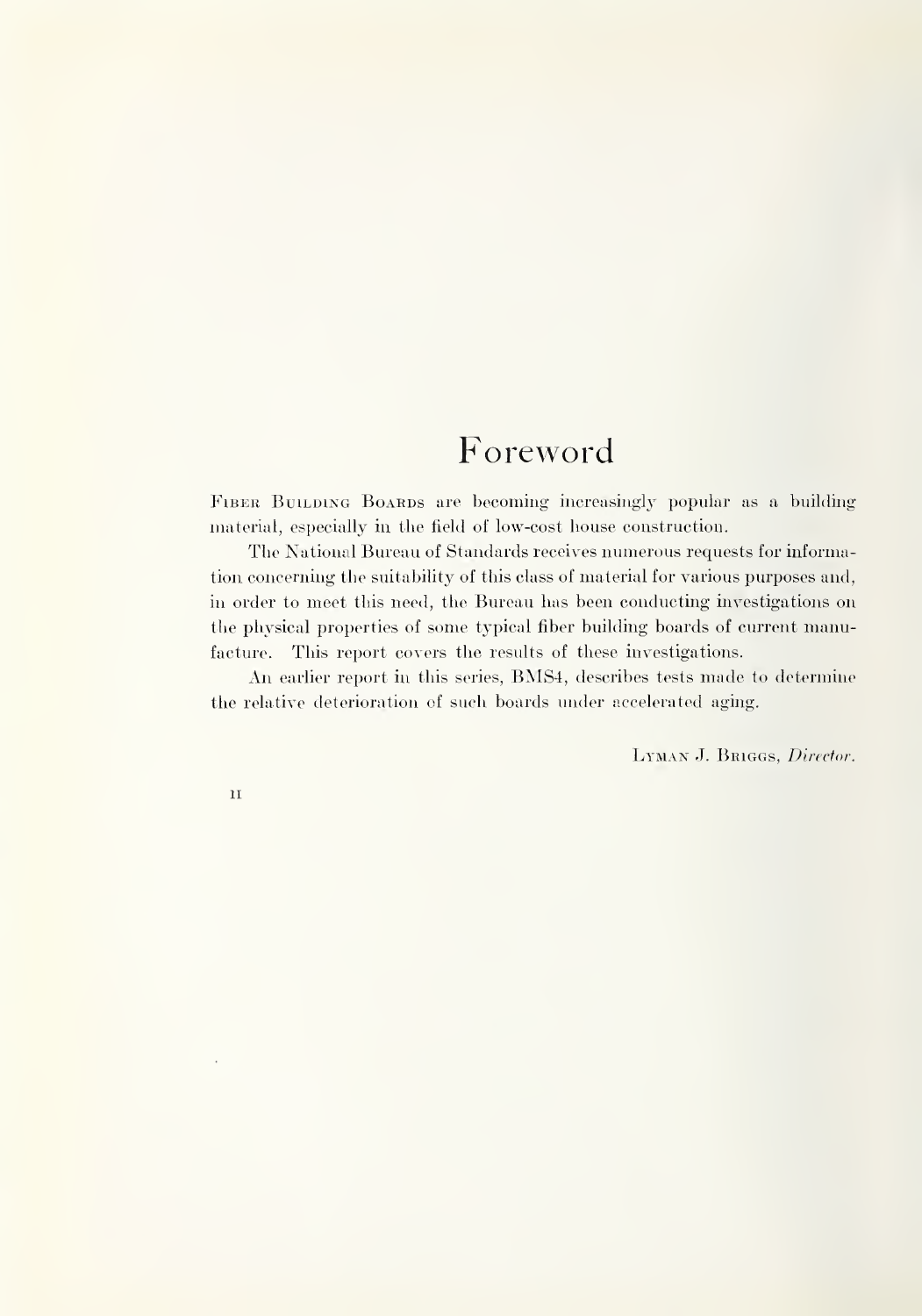### Properties of Some Fiber Building Boards of Current Manufacture

 $by$  Charles G. Weber and Samuel G. Weissberg

#### C O N T E N T <sup>S</sup>

|                                                                                                            | Page           | Page                                   |   |
|------------------------------------------------------------------------------------------------------------|----------------|----------------------------------------|---|
| $\text{Forward}\text{---}\text{---}\text{---}\text{---}\text{---}\text{---}\text{---}\text{---}\text{---}$ |                | III. Properties and testing—Continued. |   |
| I. Introduction                                                                                            |                | 4. Water absorption                    | 3 |
| II. Description of boards tested                                                                           |                | 5. Permeability to water and air.      |   |
| III. Properties and testing                                                                                | $\overline{2}$ | 6. Linear expansion with change in     |   |
| 1. Thiekness and density                                                                                   | 3              | $\hbox{hundity}$                       |   |
| 2. Insulating properties                                                                                   | 3              | 7. Nail-holding strength               |   |
| 3. Flexural properties                                                                                     |                |                                        |   |

#### ABSTRACT

This article describes the fiber building boards that are under study in connection with a research on materials for low-cost house construction. Test data are given showing the properties of the different boards, and the test methods are described. Tests were made for thickness, density, thermal conductivity, flexural properties, water absorption, water permeability, air permeability, linear expansion, and nail-holding strength.

#### I. INTKODUCTION

The research on building materials and structures for use in low-cost housing, now in progress<sup>1</sup> at the National Bureau of Standards, includes a study of fiber building boards. This study deals primarily with the accelerated aging  $2$  of these materials to find how they may be expected to retain their properties under the conditions to which they will be exposed in use. In order to obtain data on the effects of accel erated aging, it was necessary, of course, to test the original properties of the boards. The test data on these properties are known to be of immediate interest to users of the current commercial boards, and for that reason are given here in advance of the data being obtained on the aging qualities of the boards.

The manufacture of the fiber boards, and the raw materials used in them have been described

 $124068^{\circ}$ —39  $[1]$ 

in a previous publication.<sup>3</sup> The properties of a number of wall boards and insulating boards were also described in articles<sup>45</sup> containing the results of previous studies. No important developments have occurred relative to the fibrous raw materials used or the general methods of manufacture since those articles appeared. The boards are made of partially refined vegetable fibers obtained principally from crop plant wastes or waste wood. These materials are reduced to fibers by mechanical means or by exploding them with steam, usually after softening them with chemicals or by steaming them. The boards are fabricated from the pulps on modified paper-making machines. Improvements in the finished products have been rapid, however, and new types of boards have recently come on the market, notable among which is insulation sheathing. The data contained in this article were obtained on samples of current commercial products furnished by the manufacturers aa representative of the boards now on the market.

#### IT. DESCRIPTION OF BOARDS TESTED

While fiber boards are designed for a great number of special uses, only those designed for applications that appear to have a place in low-cost houses are included in this investigation. Those tested to date may be divided into three classes according to the uses for which

<sup>1</sup> Building Materials and Structures (1938) NBS Rep. BMSl. (Price 10 cents, see cover page II.)

<sup>2</sup> Building Materials and Structures (1938) NBS Rep. BMS4. (Price 10 cents.)

<sup>3</sup> Ind. Eng. Chem. 27, 896-898 (1935).

<sup>&</sup>lt; Misc. Pub. BS (1931) M132.

<sup>5</sup> Paper Trade J. 89, 61-68 (1929).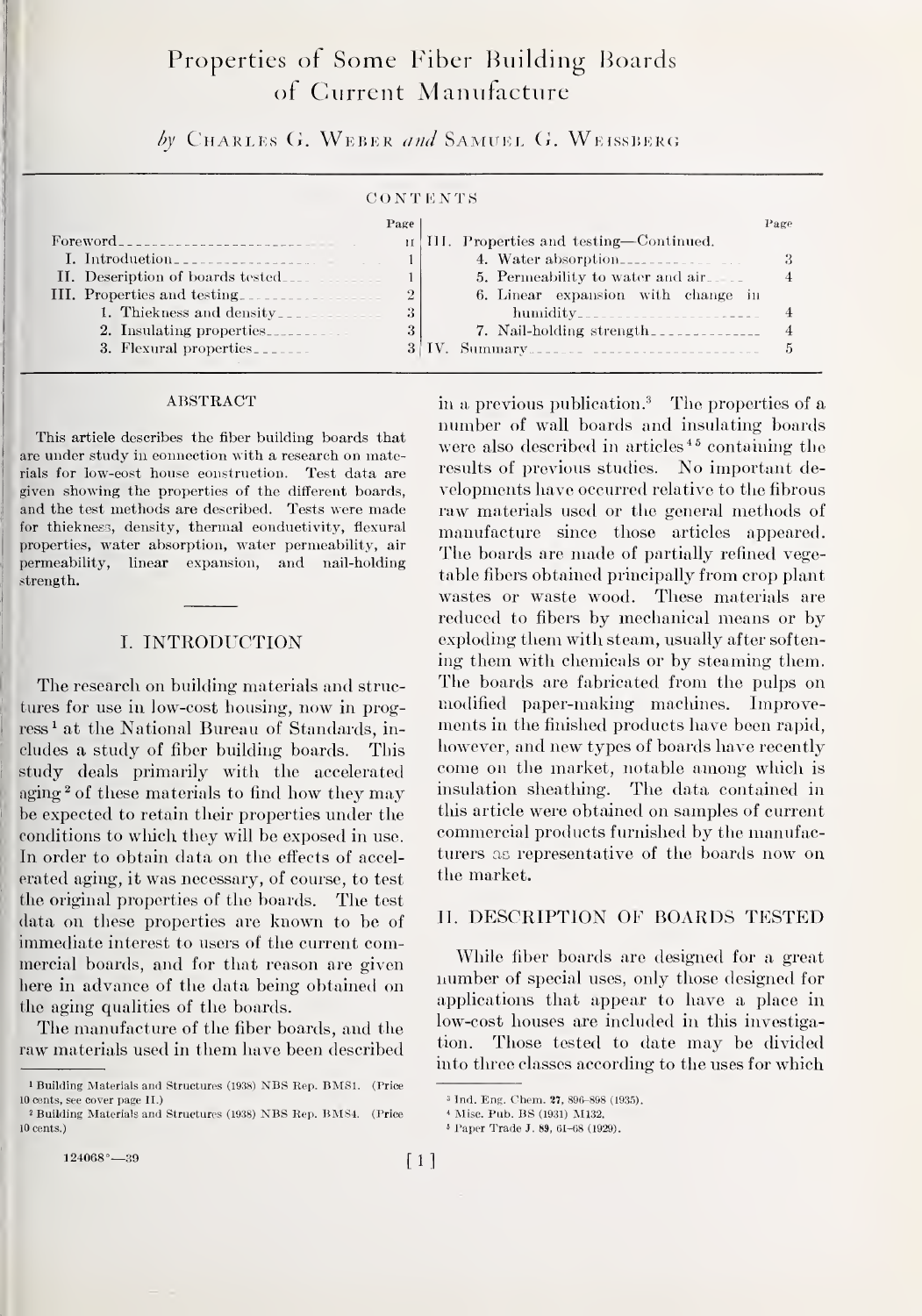they were primarily intended. All were of the homogeneous type, that is, not laminated, made to have comparatively low density to obtain the maximum heat insulating value. These boards owe their heat insulating properties primarily to innumerable, small air cells, and the thermal conductivity usually increases with the density at a fairly uniform rate.<sup>6</sup>

The first two classes, the more or less standard  $\frac{1}{2}$ -inch insulating boards used within walls, and the  $\frac{1}{2}$ -inch insulation wall boards used for interior finish, respectively, differ only in that those of the latter class either have one side painted or have one surface smoothed and sized for decorative treatment. The insulation sheathing is a new class of material. It includes relatively rigid insulating boards of approximately the same thickness as the lumber usually employed for sheathing,  $\frac{25}{232}$  inch.

The boards in class  $I$  are designed for use as heat insulation in walls, roofs, attic floors, and basement ceilings, and are sometimes used as lath or under stone or brick veneer. Boards in class  $II$  would serve in those applications practically as well as those of class  $I$  and have the

BS J. Research 5, 973 (1930) R P243.

added feature of being designed for use as wall boards, for finish cover on interior walls and ceilings. The insulation sheathing boards in class  $III$  are for use as sheathing, and as insulating roof boards. They are of approximately the same density as the boards in the other two <sup>j</sup> classes, are nearly twice as thick, and have asphalt treatments for protection against infil tration of water and air.

The samples included boards made of fibers from at least five quite different raw materials; wood, bagasse (extracted sugar cane), cornstalks, licorice roots, and waste papers. However, the general properties of the finished products were essentially the same. All of them can be classed as insulating structural boards.

#### III. PROPERTIES AND TESTING

The properties of the boards as determined by the present laboratory methods are shown in table 1. The methods of testing were, insofar as possible, the methods that have been more or less standardized.''

The assistance of M.S. Van Dusen and H.W. Woolley of the Bureau's heat transfer section in obtaining data on thermal conductivity is gratefully acknowledged.

| TABLE $1$ . Properties of fiber building boards |  |
|-------------------------------------------------|--|
|-------------------------------------------------|--|

| Tlexural properties a                                       |                                      |                                           |                                                                            |                                              |                                                     |                                  |                                        |                                        |                                                    |                                                          |                                                        |                                                                       |
|-------------------------------------------------------------|--------------------------------------|-------------------------------------------|----------------------------------------------------------------------------|----------------------------------------------|-----------------------------------------------------|----------------------------------|----------------------------------------|----------------------------------------|----------------------------------------------------|----------------------------------------------------------|--------------------------------------------------------|-----------------------------------------------------------------------|
| Board                                                       | Thick-<br>ness                       | Density                                   | Thermal<br>conduc-<br>tivity                                               | Breaking<br>load                             |                                                     | Deflection at<br>rupture         |                                        | Water<br>ahsorn-<br>tion, by<br>volume | Water per-<br>meahility<br>(time of<br>penetration | Air perme-<br>ability<br>(rate of<br>flow                | Linear ex-<br>pansion (for<br>increase<br>from $50-10$ | Nail-<br>holding<br>strength                                          |
|                                                             |                                      |                                           |                                                                            | Across<br>long di-<br>rection                | Across<br>short di-<br>rection                      | Across<br>long di-<br>rection    | Across<br>short di-<br>rection         | $(2-hr)$ im-<br>mersion)               | through<br>the hoard)                              | through<br>the hoard)                                    | 95-percent<br>relative<br>humidity)                    | (lateral)                                                             |
| CLASS 1. - 12-INCH INSULATING BOARDS WITHOUT SPECIAL FINISH |                                      |                                           |                                                                            |                                              |                                                     |                                  |                                        |                                        |                                                    |                                                          |                                                        |                                                                       |
| $B_1$<br>$J$ <sub>---</sub> ---                             | $i2$ .<br>0, 49<br>.50<br>.52<br>.53 | $1b/ft^3$<br>16.9<br>16.2<br>16.9<br>16.6 | $Btu/hr$ $ft$ <sup>2</sup><br>$\degree$ F/in.<br>0.35<br>.34<br>.36<br>.34 | $l$ <i>b</i><br>14.3<br>16.5<br>25.4<br>20.6 | lb<br>11.3<br>13.0<br>18.0<br>15.6                  | in.<br>0.72<br>.60<br>.54<br>.52 | in.<br>0.76<br>.72<br>.64<br>.68       | Percent<br>5.7<br>12.5<br>5.5<br>7.9   | hr<br>25<br>6<br>30<br>21                          | $cm^3/m^2$ sec<br>$g/cm^2$<br>454<br>1,084<br>505<br>498 | Percent<br>0.15<br>$\,$ . $20$<br>.15<br>.20           | $\binom{1}{2}$<br>74<br>$\begin{array}{c} 72 \\ 95 \end{array}$<br>87 |
| $\frac{L}{M}$ .<br>$\sim$ .<br>$N$<br>$\theta$              | . 49<br>.51<br>.47<br>.55            | 19.5<br>15.7<br>16.5<br>17.0              | .37<br>.37<br>.33<br>. 33                                                  | 12.7<br>17.2<br>9.7<br>12.2                  | 12.4<br>11.3<br>10.5<br>11.4                        | .30<br>.52<br>.50<br>.55         | .31<br>.57<br>.48<br>.50               | 6.0<br>6.3<br>5, 4<br>6.8              | 26<br>$\overline{5}$<br>22<br>25                   | 3,780<br>383<br>1,215<br>2,665                           | .10<br>.10<br>, 10<br>.20                              | 64<br>67<br>$57\,$<br>87                                              |
| $\frac{R}{K}$ .<br>$\sim 1$<br>$A^2$                        | .48<br>.51<br>.53                    | 18.2<br>16.5<br>21.8                      | .36<br>.37<br>.40                                                          | 15.3<br>10.5<br>20.5                         | 14.5<br>12.1<br>20.7                                | .98<br>.54<br>1.27               | 1.05<br>.57<br>1.32                    | 5.3<br>4.2<br>3, 4                     | $\overline{5}$<br>$5\,$<br>6                       | 479<br>700<br>760                                        | .40<br>.30<br>.40                                      | 83<br>64<br>112                                                       |
|                                                             |                                      |                                           |                                                                            |                                              | CLASS II.-12-INCH INTERIOR-FINISH INSULATING BOARDS |                                  |                                        |                                        |                                                    |                                                          |                                                        |                                                                       |
| $D_{\text{max}}$<br>$H_{1}, \ldots, H_{n}$<br>$R^2$         | 0.47<br>.48<br>.49<br>.46<br>.49     | 21.0<br>16.9<br>25.6<br>20.7<br>18.3      | 0.39<br>.36<br>. 43<br>.35<br>.36                                          | 14.4<br>15.1<br>33.3<br>12.0<br>16.4         | 14.0<br>11.4<br>32.7<br>12.1<br>14.1                | 0.61<br>.83<br>.85<br>.77<br>.98 | 0.89<br>.89<br>. $72\,$<br>.97<br>1.10 | 5.1<br>9.0<br>4. I<br>9.3<br>5.6       | 26<br>18<br>47<br>21<br>$\overline{5}$             | 676<br>207<br>30<br>704<br>339                           | 0.35<br>.30<br>.20<br>.40<br>.40                       | 7 <sup>2</sup><br>79<br>143<br>91<br>87                               |
|                                                             | CLASS III. INSULATION SHEATHING      |                                           |                                                                            |                                              |                                                     |                                  |                                        |                                        |                                                    |                                                          |                                                        |                                                                       |
| $C^2$ and $C^2$                                             | 0.83<br>.81                          | 20.0<br>17.0                              | 0.39<br>.38                                                                | 48.0<br>37.8                                 | 45.0<br>28.2                                        | 0.48<br>.72                      | 0.45<br>.69                            | (b)<br>(b)                             | 72<br>163                                          | 125<br>0.0C1                                             | 0.10<br>.30                                            | 171<br>103                                                            |

<sup>a</sup> Tests made under standard atmospheric conditions of 65-percent relative humidity and 7.<sup>0</sup> F. **b** Test not applicable to this class of boards.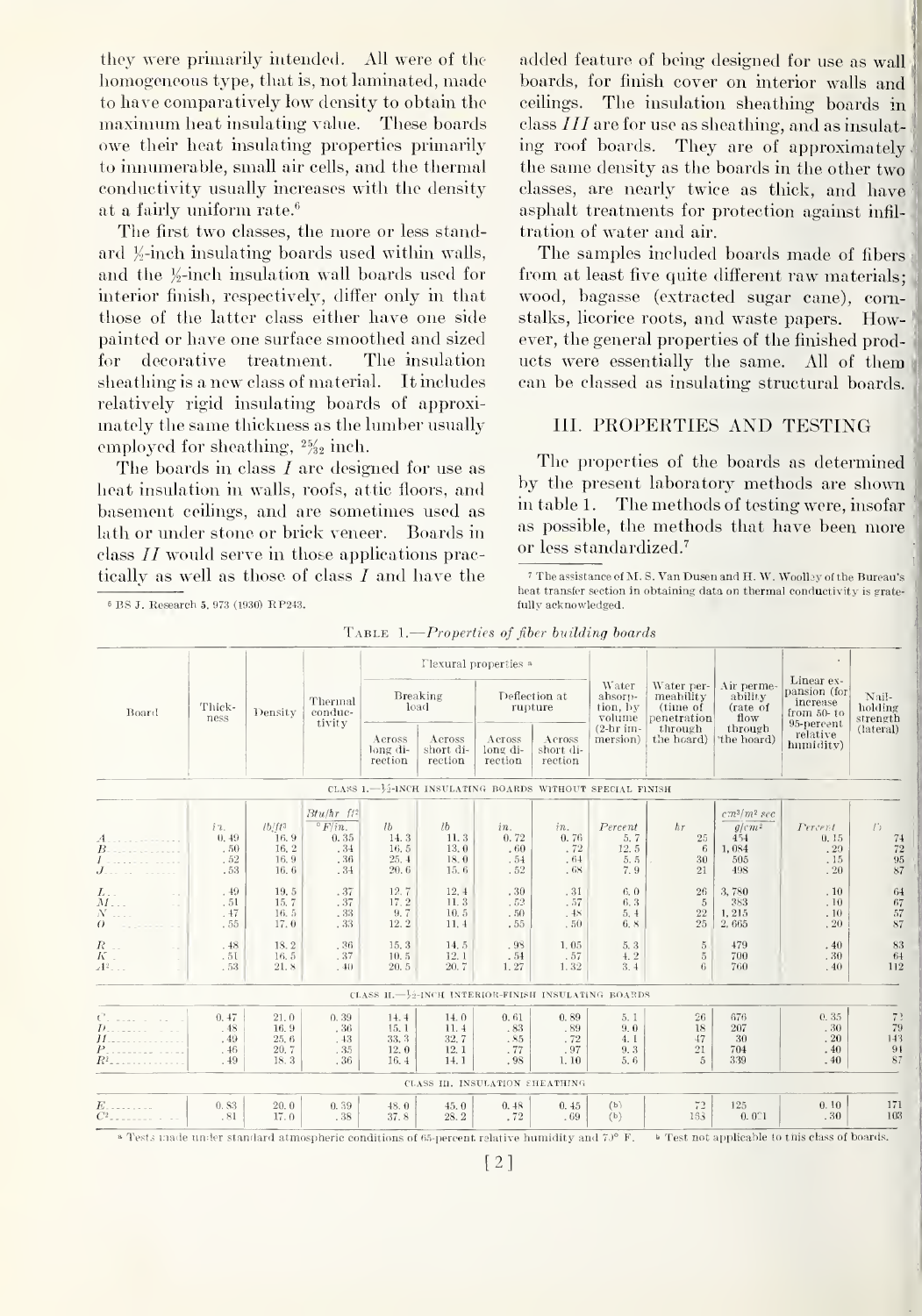#### 1. Thickness and Density

The density of board is the weight per unit of volume; hence, it is computed from dimensional measurements and weight determina tions on test specimens. Thickness and density values were obtained on specimens 12 by 12 inches. The specimens were weighed on a balance reading to 0.1 g, and the thickness was measured with a vernier caliper graduated to 0.1 mm.

#### 2. Insulating Properties

 The insulating value of a board depends upon its thermal conductivity or the rate at which heat is transferred through the board. The boards having lowest thermal conductivity have the best insulating value. The conductivity is expressed as the number of heat units (Btu) that would be transferred through a square foot of the board in 1 hour with a temperature drop of  $1^\circ$  F per inch of thickness. It was determined on specimens 8 by 8 inches, which were prepared by drying them to constant weight at <sup>1</sup> 160° F before the testing, and the tests were made on the dry specimens at a mean temperature of 90° F.

The guarded hot-plate method was used. Details of this test together with the construction of the necessary apparatus are described in the Federal specification® for insulating board. An electrically heated copper plate is sandwiched between two 8- by 8-inch test specimens the other surfaces of which are in contact with water-cooled copper plates which are kept at constant temperature. The power required to keep the heated plate at constant temperature is measured, and the thermal conductivity is calculated from the expression  $K = Pd/JT$ , where P is the power applied per unit area of slab (watts per square foot);  $d$  is the average thickness of specimen (inches);  $T$  is the temperature difference  $(^{\circ}$  F); and J is the electrical equivalent of heat (1,054 j/Btu).

A guard-ring arrangement is included to make certain that the flow of heat is perpendicular to the faces of the slabs and uniformly . distributed over the area of the slabs. In placing the specimens in the apparatus, one on each side of the central heating plate, enough pressure is applied to insure good contact between the specimens and the copper plates, but not enough to cause an appreciable diminution in the thickness of the specimens.

#### .3. Flexural Properties

With the exception of the sheathing boards, the boards are not usually installed where they are required to add structural strength to a building. A reasonable flexural strength is important, however, to allow handling and installation without undue breakage. The deflection at rupture is a rough measure of the stiffness. Little or no deflection would indi cate that the board was too brittle for economical application, and excessively high deflection might indicate lack of sufficient stiffness to hold its shape in panels.

The flexural strength tests were made in accordance with the standard method described in the Federal specification® for insulating board, and also in a previous Bureau publication.® The test is made by applying a load at midspan of a specimen 3 inches wide, laid across two parallel supports 12 inches apart. The load required to break the specimen, or rupturing load, and the amount that the board bends up to the breaking point, or deflection at rupture, are recorded. The load may be applied conveniently by means of a tensile testing machine with suitable fixtures.

As the sheathing boards are designed for use as siding they must provide bracing strength to the structure. Hence, high strength and stiff ness are to be desired in this class of boards.

#### 4. WATER ABSORPTION

Water absorption is an important consideration factor because it indicates the extent to which the fibers will become wet when water reaches them. Wetting is accompanied by swelling of the fibers and warping or buckling due to the resulting expansion. Also, the wetting results in loss of stiffness and insulating value. The water absorption was determined by the standard method described in the Federal specification ® for insulating boards. Speci-

<sup>«</sup> Fed. Spec. LLL-F-321a.

<sup>9</sup> Misc. Pub. BS (1931) M132.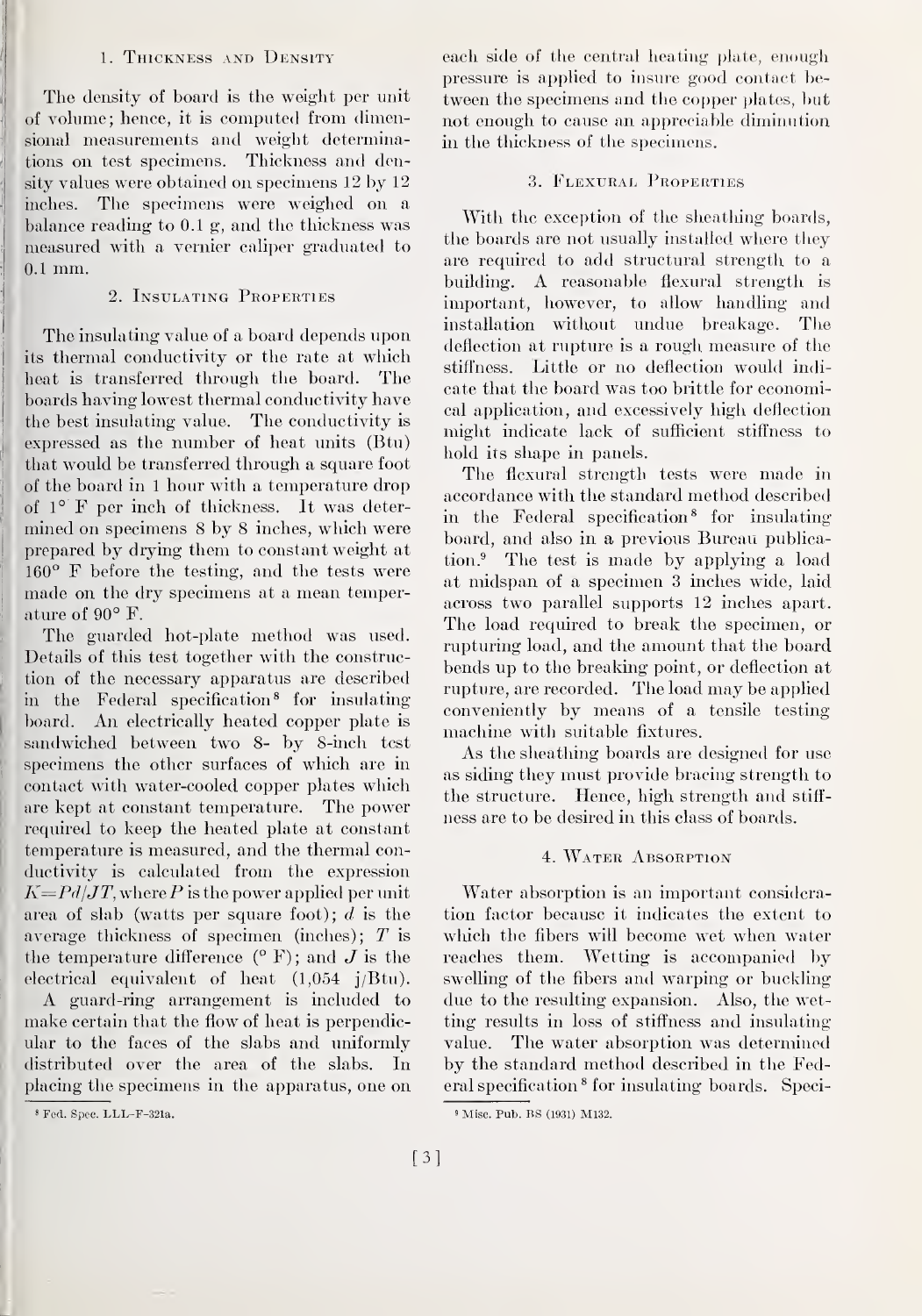mens 12 by 12 inches are weighed and immersed in water for 2 hours, removed and allowed to drain 10 minutes, and reweighed. The increase in weight is the water absorbed. The result is converted to volume of water absorbed and is expressed as a percentage of the original volume of the specimen.

#### 5. Permeability to Water and Air

As a structural component of the walls of a house, a board should offer relatively high resistance to the passage of both water and air. The fiber boards are not, with the exception of the sheathing boards, commonly used where they must function as a primary moisture barrier. However, the rate of water penetration is often important in these boards as it may affect the resistance of the finished walls to the infiltration of water. Air permeability is important, of course, because the infiltration of air causes transfer of heat in addition to that transmitted by thermal conduction.

The time of water penetration was determined by the dry indicator method.<sup>10 11</sup> An eosin dye in mixture with powdered sugar and starch is sprinkled on one side of the test specimen and the specimen is floated on water with that side up until color is developed in the dye by water permeating the board. The dye is covered with glass during the test to prevent contact with atmospheric moisture, and the edges of the specimen are sealed with wax to prevent the water from entering there. The principle of the dry indicator test, which was developed by F. T. Carson of the Bureau, has been applied satisfactorily in the testing of papers and fibrous sheet products in general.

The results are expressed in time of penetration in hours. This time should be as long as practicable.

Permeability to air was determined with the Carson precision permeability tester for sheet materials. The test is described in detail in a publication by Carson.<sup>12</sup> The volume of air that will flow through the board per unit of area for a given pressure gradient is measured by means of a capillary flow meter. The pressure gradient is kept constant during the test by means of a sensitive pressure regulator, and errors due to edge leakage are avoided by bypassing the leakage air around the measuring apparatus.

The permeability to air should be as low as practicable.

#### 6. Linear Expansion with Change of HUMIDITY

Low linear expansion with changes of humidity is an important attribute of a fiber board, particularly if it is to be used for interior finish. Low expansion means a minimum of waving, buckling, and opening of seams when wall panels are subjected to extremes of relative humidity as they often are.

The linear expansion tests were made in accordance with the method described in the Federal specification.<sup>13</sup> Test specimens measuring 3 by 12 inches are conditioned first at 50-percent relative humidity, then at 95-percent, and the change in length determined by measuring the displacement of reference marks placed approximately 10 inches apart.

#### 7. Nail-Holding Strength

Nail-holding strength is of interest in considering the properties of the wall-finish boards and ordinary insulating boards, as it indicates the probable danger of their becoming loosened after installation. For the sheathing boards high nail-holding strength is essential if they are to impart the required rigidity and strength to the building. For measuring nail-holding strength, a modification of a method suggested by a manufacturer<sup>14</sup> was used. It is not a test for the resistance to pulling of the nails, but is a method of finding the force required to move a 6-penny common nail laterally to the edge of the board. The nail is driven in a 3-inch strip of the board, centered % inch from one end and driven through far enough to project about equally from both sides of the board. The opposite end of the strip is clamped in one jaw of a tensile tester, and a metal stirrup is hooked over both ends of the nail and clamped in the other jaw of the tester. Operation of the tester

i» Paper Trade J. 98, No. <sup>21</sup> (May 1934).

<sup>&</sup>lt;sup>11</sup> TAPP1 Std. T433m, Tech. Assn. Pulp & Paper Ind., 122 East 42d Street, New York, N. Y.

 $^{12}$  BS J. Research  $\bf 12,$  567 (1934) RP681.

<sup>&</sup>lt;sup>13</sup> Fed. Spec. LLL-F-321a.

 $^{14}$  This method was proposed by M. S. Wunderlich, of the Insulite Co.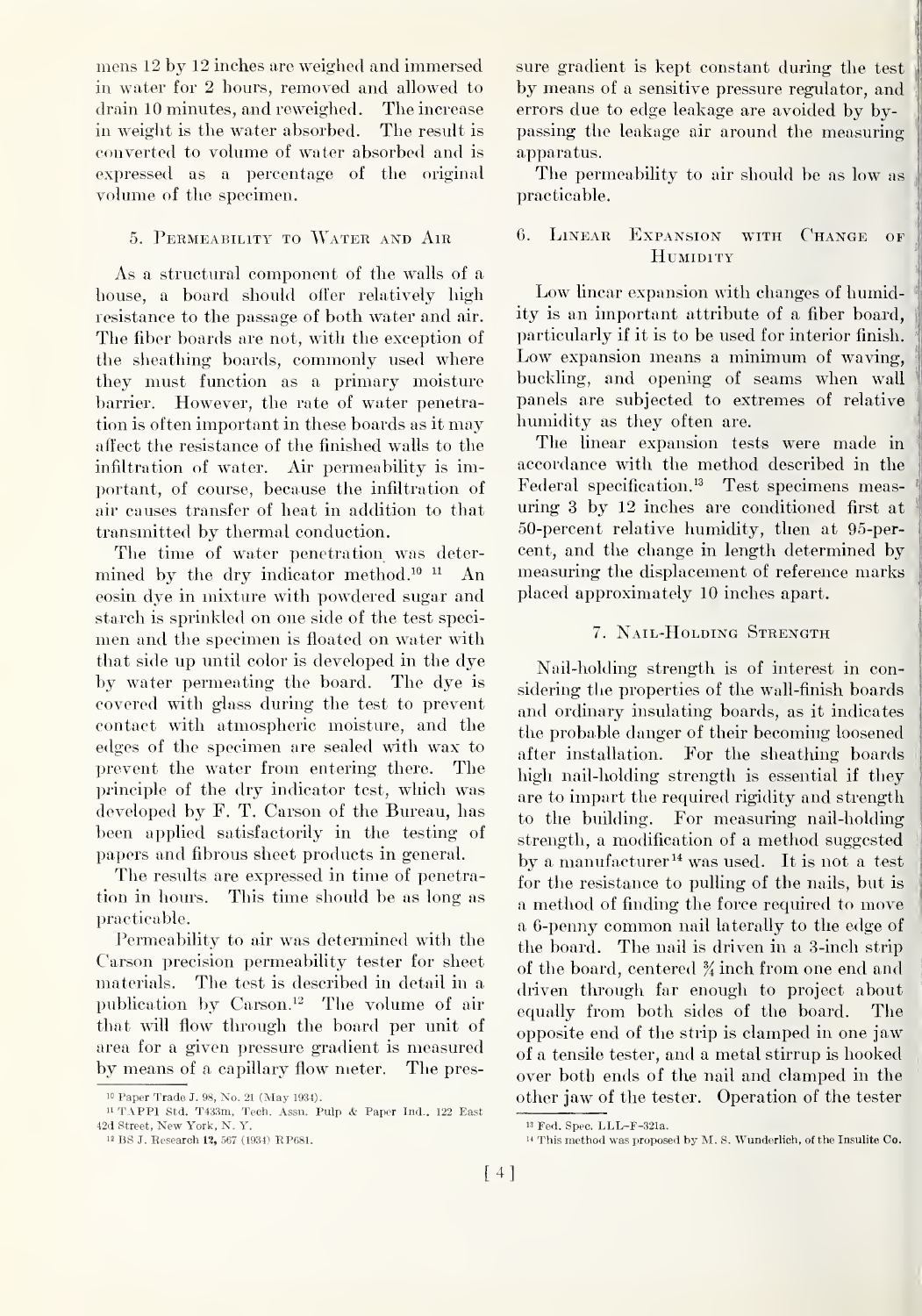moves the nail to the edge and records the force required to do so.

#### IV. SUMMARY

A good insulating board should have high insulating value, as indicated by a low rate of thermal conductivity, sufficient strength for economic handling, and low permeability to air The average heat-transmission and water. value was 0.35 for the  $\frac{1}{2}$ -inch insulating boards and 0.38 for the  $\frac{1}{2}$ -inch interior-finish insulating boards, the average densities being 17.1 and 20.5 pounds, respectively. These data indicate that the surface treatment of the wall-finish boards raises the density slightly and that the insulating value is decreased accordingly. The boards show a wide range of values for permeability to air and water.

A thermal conductivity of 0.33 to 0.36 is the minimum that was obtained in  $\frac{1}{2}$ -inch boards that met the strength requirements contained

in the Federal specification for fiber insulating Apparently, a lower value can be board. obtained only with densities below 16 pounds per cubic foot, and such boards are not likely to meet the present requirements for strength and absorption of water.

The strength properties show a considerable range of values for flexural strength and nailholding strength.

The insulation sheathing boards had high strength because of their greater thickness, and the low permeability to water and air was significant, particularly for board  $C^2$ .

That the source of the vegetable fiber used had a relatively unimportant effect on the essential properties of the boards may be observed from the rather uniformly good correlation between the density and other properties. especially thermal conductivity, for all boards.

WASHINGTON, November 11, 1938.

 $\bigcirc$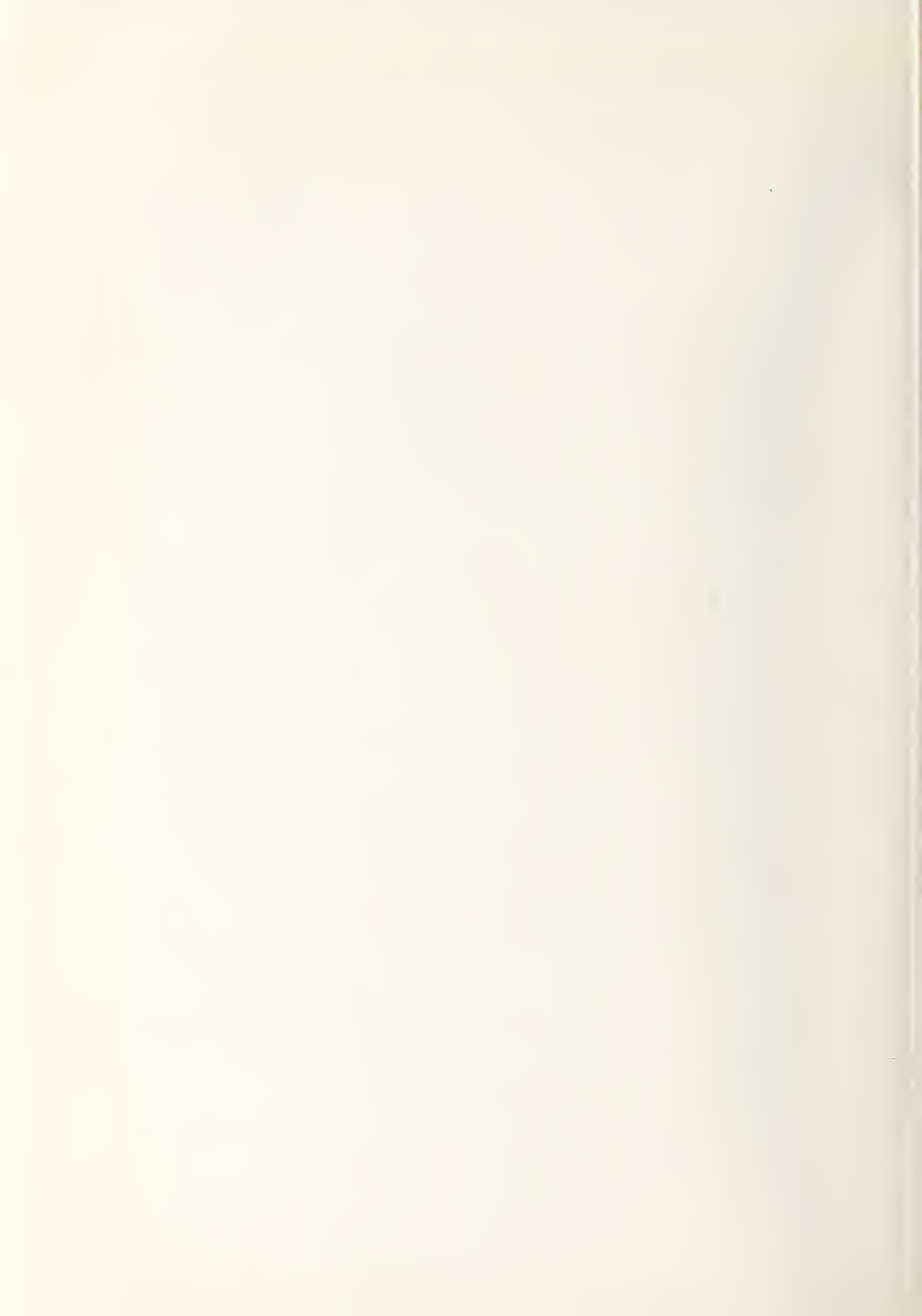The National Bureau of Standards was established by act of Congress, approved March 3, 1901, continuing the duties of the old Office of Standard Weights and Measures of the United States Coast and Geodetic Survey. In addition, new scientific functions were assigned to the new Bureau. Originally imder the Treasury Department, the Bureau was transferred in 1903 to the Department of Commerce and Labor (now the United States Department of Commerce). It is charged with the development, construction, custody, and maintenance of reference and working standards, and their intercomparison, improvement, and application in science, engineering, industry, and commerce. SUBJECTS OF BUREAU ACTIVITIES

Electricity Resistance Measurements Inductance and Capacitance Electrical Instruments Magnetic Measurements Photometry Radio Underground Corrosion Electrochemistry Telephone Standards Weights and Measures Length Mass Time Capacity and Density Gas Measuring Instruments Thermal Expansivity, Dental Research, and Identification Weights and Measures Laws and Administration Large-Capacity Scale Testing Limit Gages Heat and Power Thermometry Pyrometry Heat Measurements Heat Transfer **Cryogenics** Fire Resistance Automotive Power Plants. Lubrication and Liquid Fuels Aviation Engines and Accessories **Optics** Spectroscopy Polarimetry Colorimetry and Spectrophotometry Optical Instruments Radiometry Atomic Physics, Radium, and X-Rays Photographic Technology Interferometry **Chemistry** Paints, Varnishes, and Bituminous Materials Detergents, Cements, Corrosion, Etc.

Chemistry—Continued Organic Chemistry Metal and Ore Analysis, and Standard Samples Reagents and Platinum Metals Electrochemistry (Plating) Gas Chemistry Physical Chemistry Thermochemistry and Constitution of Petroleum Mechanics and Sound Engineering Instruments and Mechanical Appliances Sound Aeronautic Instruments Aerodynamics Engineering Mechanics **Hydraulics** Organic and Fibrous Materials Rubber **Textiles** Paper Leather Testing and Specifications Fiber Structure Organic Plastics Metallurgy Optical Metallurgy Thermal Metallurgy Mechanical Metallurgy Chemical Metallurgy Experimental Foundry Clay and Silicate Products Whiteware Glass Refractories Enameled Metals Heavy Clay Products Cement and Concreting Materials Masonry Construction Lime and Gypsum Stone Simplified Practice Wood, Textiles, and Paper Metal Products and Construction Materials

Products Materials-Handling Equipment and Ceramics Trade Standards Wood, Wood Products, Paper, Leather, and Rubber Metal Products **Textiles** Apparel Petroleum, Chemical, and Miscellaneous Products Codes and Specifications Safety Codes Building Codes Building Practice and Specifi cations Producer Contacts and Certification Consumer Contacts and Labeling **Office** Finance Personnel Purchase and Stores Property and Transportation Mail and Files Library Information Editorial Shops Design and Drafting Instrument Woodworking Glassblowing Shop Tools and Equipment Materials and Supplies Operation of Plant Power Plant Electrical Piping Grounds **Construction** Guard Janitorial

Simplified Practice—Continued Containers and Miscellaneous